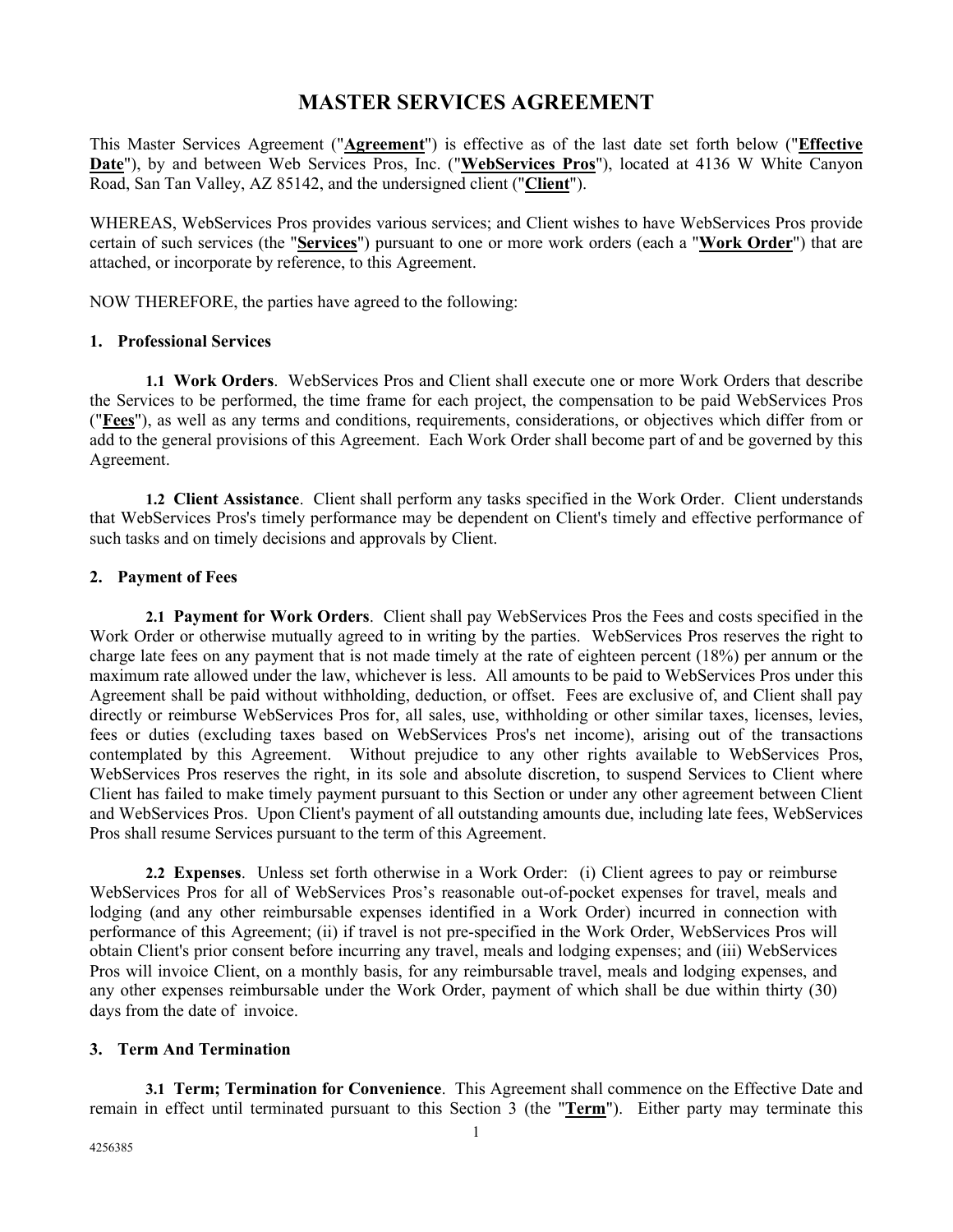Agreement upon sixty (60) days prior written notice to the other; provided, however, that such termination will not affect a cancellation or termination of any Work Orders signed by the parties prior to the effective date of the termination. Except as otherwise provided in a Work Order, a Work Order may be terminated for convenience by either party by providing at least sixty (60) days' prior written notice to the other party. If no Work Order is executed during a period of twelve (12) consecutive months, this Agreement shall terminate and expire automatically, unless there are then outstanding Work Orders, in which case this Agreement shall terminate and expire upon completion of all Services pursuant to outstanding Work Orders.

**3.2 Termination for Cause**. This Agreement (and/or any outstanding Work Order) may be terminated by either party, by written notice to the other party, in the event of a material breach by the other party of any material term or condition of this Agreement (or the relevant SOW) that remains uncured for thirty (30) days after receipt of written notice describing the breach from the non-breaching party. Termination by either party for breach shall be in addition to any other remedies the non-breaching party may have for such breach. Notwithstanding the foregoing, consent to extend a cure period shall not be unreasonably withheld by the noticing party so long as the other party has commenced cure during the thirty (30) day notice period and pursues cure of the breach in good faith. Either party may terminate this Agreement immediately by written notice to the other party upon: (i) the other party becoming insolvent; (ii) the other party's initiation of any proceeding under Federal bankruptcy or state insolvency law regarding its own bankruptcy, reorganization, or insolvency; (iii) the initiation of any proceeding under Federal bankruptcy or state insolvency laws against the other party that is not dismissed within sixty (60) days; (iv) the appointment of a receiver or a similar officer for the other party or for a substantial part of the other party's property; or (v) the other party making an assignment for the benefit of creditors or otherwise being reorganized for the benefit of creditors.

**3.3 Effect; Survival**. In the event a Work Order is terminated for any reason, Client shall, at a minimum, pay WebServices Pros for all Services performed by WebServices Pros through the date of such termination, together with compensation for time and expenses (if any) incurred by WebServices Pros in assembling and transmitting any status reports and work product requested by Client in connection with such termination. Termination of this Agreement shall not limit either party from pursuing any other remedies available to it, including injunctive relief, nor shall termination relieve Client of its obligation to pay all charges that have accrued prior to such termination. Any terms of this Agreement, including Sections 2, 4.2, 5, 6 and 7, which by their nature are intended to extend beyond this Agreement's expiration or termination, will remain in effect until fulfilled and will apply to the respective successors and assignees of the Parties.

## **4. Limited Warranties; Liability Limitations**

**4.1 WebServices Pros Warranties**. WebServices Pros warrants for a period of 90 days following delivery that the Services will be performed in a professional and workmanlike manner. If Client reports in writing a nonconformity with this warranty within such 90 day period, then WebServices Pros shall, at no additional charge, use commercially reasonable efforts to re-perform the Services to correct the nonconformity and, if it is unable to effect such cure within 30 days, refund the amounts previously paid by Client for the defective Services. The foregoing shall be Client's exclusive remedy for breach of WebServices Pros's warranties. ALL OTHER WARRANTIES, EXPRESS, IMPLIED OR STATUTORY, ARE HEREBY EXPRESSLY DISCLAIMED AND EXCLUDED, INCLUDING WITHOUT LIMITATION, ANY WARRANTIES OF TITLE, NON-INFRINGEMENT, MERCHANTABILITY OR FITNESS.

**4.2 Limitation of Liability**. IN NO EVENT WILL EITHER PARTY BE LIABLE FOR INDIRECT, SPECIAL, INCIDENTAL OR CONSEQUENTIAL DAMAGES ARISING OUT OF THE PERFORMANCE OF THEIR RESPONSIBILITIES UNDER THIS AGREEMENT, EVEN IF THE PARTY CAUSING SUCH DAMAGES HAS BEEN ADVISED OF THE POSSIBILITY OF SUCH DAMAGES. IN ADDITION, WEBSERVICES PROS' MAXIMUM AGGREGATE LIABILITY (WHETHER IN CONTRACT OR IN TORT, INCLUDING NEGLIGENCE, OR UNDER ANY OTHER FORM OF LIABILITY) FOR DAMAGES OR LOSS, HOWSOEVER ARISING OR CAUSED, SHALL IN NO EVENT EXCEED THE AMOUNT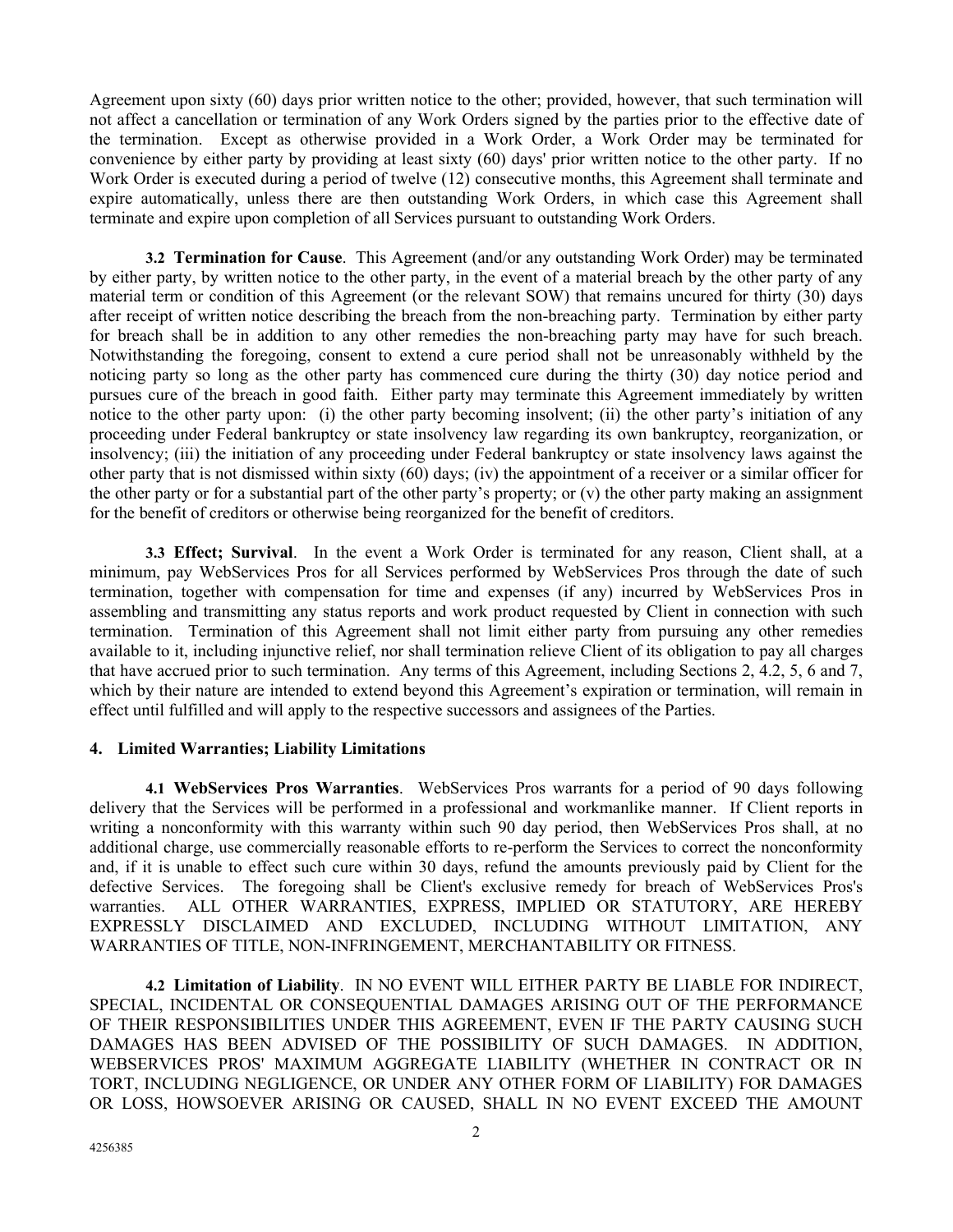ACTUALLY PAID BY CLIENT TO WEBSERVICES PROS UNDER THE RELEVANT WORK ORDER. The allocations of liability in this section represent the agreed and bargained-for understanding of the parties and the compensation for the Services reflects such allocations. The limited remedies set forth in this Agreement shall apply notwithstanding the failure of their essential purpose.

# **5. Confidentiality**

**5.1 General**. Each party as "**Recipient**" may be given access to information (in hardcopy, electronic or other form) that is identified by the other as "**Discloser**" as proprietary and/or confidential or would be reasonable considered proprietary and/or confidential in light of the information and circumstances surrounding its disclosure (collectively, "**Confidential Information**"). Recipient shall use the same care to protect such Confidential Information as it uses to protect its own information of like kind, but in no event less than reasonable care, and will restrict access to such Confidential Information to those of its personnel engaged in a use permitted hereby. Notwithstanding the foregoing, either party may also disclose Confidential Information in confidence to its attorneys, accountants, professional advisors, and bankers in the ordinary course of business, as well as to current and potential investors in connection with a proposed financing transaction, and to other third parties in connection with a proposed transaction for the sale or acquisition of that party's business or assets. Confidential Information, including copies thereof, shall be returned or destroyed by Recipient upon the first to occur of (a) completion of the Services or (b) request by the Discloser; provided, however, that Recipient may retain, subject to the terms of this Section, copies of Confidential Information where Federally mandated or where otherwise required for compliance with applicable record keeping or quality assurance requirements.

**5.2 Exceptions**. Nothing in this Agreement shall prohibit or limit Recipient's use of information (i) previously known to it without obligation of confidence, (ii) independently developed by it without use of or reference to Discloser's Confidential Information, (iii) acquired by it from a third party not under an obligation of confidence with respect to such information, or (iv) that is or becomes publicly available through no breach of this Agreement. Further, each party may disclose Confidential Information to the extent required by a court of competent jurisdiction or other governmental authority or otherwise as required by law (provided that such party uses reasonable efforts to notify the other party in advance of such disclosure so as to permit the other party to request confidential treatment or a protective order prior to such disclosure).

**5.3 Injunctive Relief**. Recipient acknowledges that a breach of this section could cause discloser irreparable harm and significant injury, which may be difficult to ascertain. Recipient agrees that Discloser will have the right to pursue any and all rights and remedies available at law and equity for such a breach.

## **6. Proprietary Rights**

**6.1 Retained Technology.** "**Retained Technology**" is defined to include WebServices Pros' products, software code, programs and tools, training or professional services materials, know how, techniques, technologies, methods and concepts, that in each case either (i) existed before the commencement of the Services, (ii) constitute ordinary course enhancements, modifications, interfaces or integrations to any preexisting materials described in Subsection 6.1(i) above, even if first developed for use by Client, or (iii) are developed by WebServices Pros during the term of this Agreement, but independently and separate from the performance of the Services.

**6.2 Client Rights**. Except as set forth otherwise in a Work Order and subject to Section 6.3 below, all right, title and interest in and to deliverables (if any) explicitly specified on the Work Order to be owned by Client (the "**Works**") shall be, upon payment for the Services associated therewith, solely owned by Client and the entire right, title and interest therein, for the United States and all foreign countries, shall be exclusively vested in Client. Such Works shall be considered works made for hire made in the course of the Services rendered hereunder. To the extent that title to any such Works may not by operation of law vest in Client, or any of them are held not to be works made for hire, WebServices Pros hereby irrevocably assigns, effective upon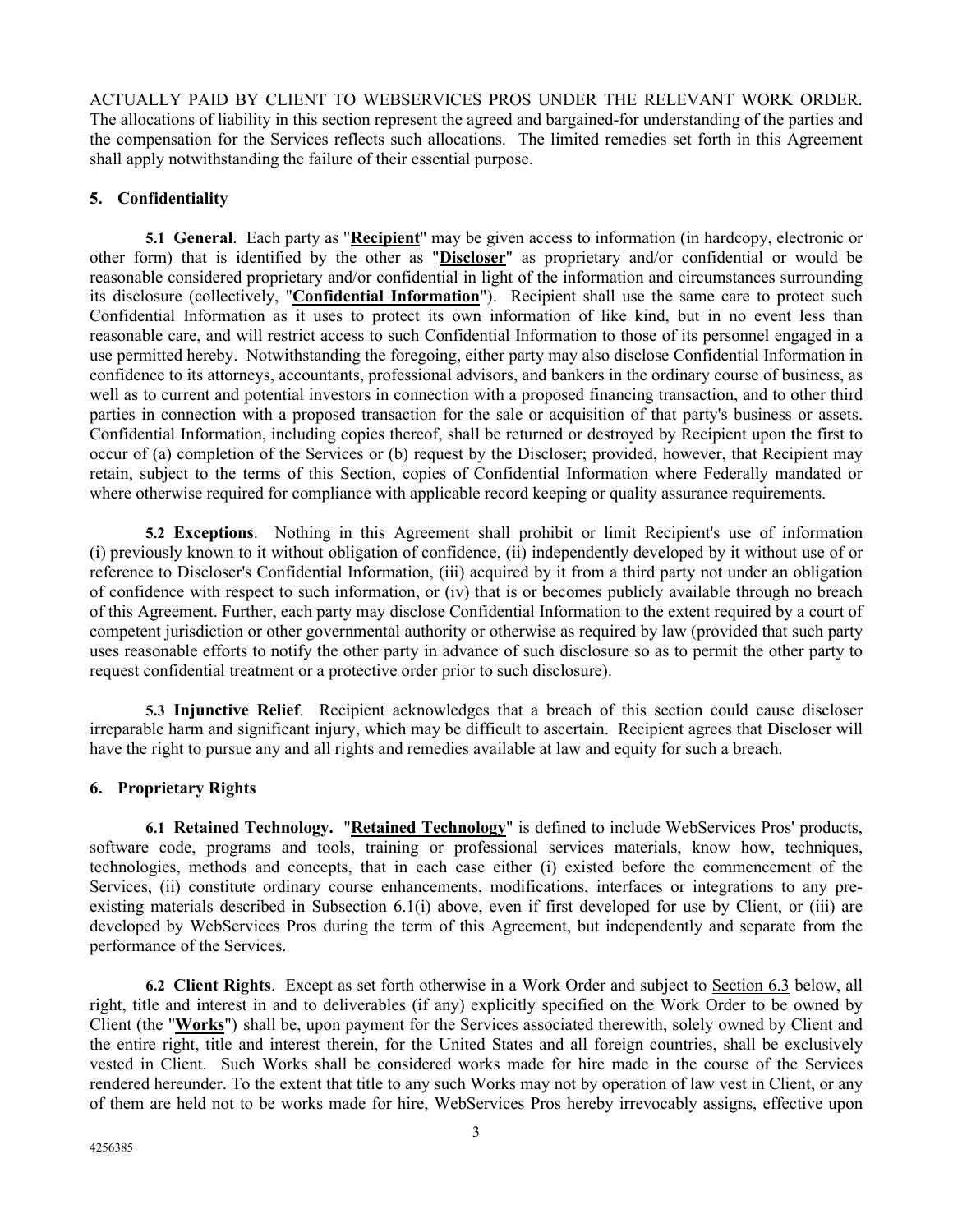payment in full for the Services associated therewith, the sole right, title and interest in such Works and WebServices Pros's proprietary rights therein to Client.

**6.3 WebServices Pros Rights.** Notwithstanding Section 6.2, WebServices Pros and its licensors shall retain all right, title and interest in and to all Retained Technology that may be included in the Works. For any Works that include Retained Technology, WebServices Pros grants to Client and its successors and assigns a non-exclusive, royalty-free, worldwide license to utilize the Retained Technology as part of the specific Works, without cost beyond any payments otherwise required by the applicable Work Orders. Client shall protect the Retained Technology according to the existing policies and procedures that Client uses for its own similar proprietary information and intellectual property.

# **7. Miscellaneous**

**7.1 Use of Contractors; Relationship**. WebServices Pros may use service providers, independent contractors and other affiliates to perform the Services, fulfill its obligations under this Agreement and to ensure compliance with standard business practices for confidentiality and privacy laws. WebServices Pros shall act as an independent contractor and neither party is, nor shall be considered to be, an agent, distributor, partner, jointventurer or representative of the other party.

**7.2 No-Hire**. During the Term and for twelve months thereafter, neither party shall (without the other party's prior written consent) directly or indirectly solicit, offer work to, employ, or contract with, whether as an employee or independent contractor, any of the other party's employees or full-time consultants with whom such party has had contact in connection with this Agreement.

**7.3 Non-Exclusivity**. Except where set forth otherwise in a Work Order, the relationships established by this Agreement are non-exclusive and each party retains the right to enter into similar agreements with any third parties.

**7.4 Export Compliance.** Each party agrees to comply with all relevant export laws and regulations of the United States to assure that no software or technology Works, nor any direct product thereof, is (1) exported, directly or indirectly, in violation of any export laws, or (2) used for any purposes prohibited by any export laws. Client shall, at its own expense, obtain and arrange for the maintenance in full force and effect of all governmental approvals, consent, licenses, authorizations, declarations, filings and registrations as may be necessary or advisable for Client's exporting, including without limitation, fair trade approvals.

**7.5 Publicity**. Except were set forth otherwise in a Work Order, Client will, if asked by WebServices Pros and in each case subject to the Client's prior written approval: (a) participate in a joint press release with WebServices Pros; (b) agree to have the Client's name and logo included in WebServices Pros's marketing collateral and web site; (c) provide written testimonial as to Client's success with WebServices Pros products and services; (d) cooperate with WebServices Pros in the creation of a case study regarding Client's use of WebServices Pros's products and services; and/or (e) allow WebServices Pros to use Client as a reference client.

**7.6 Waiver**. The failure of either party to enforce at any time any of the provisions hereof or exercise any right or option hereunder shall not be construed to be a waiver of the right of such party thereafter to enforce any such provisions or exercise such right or option. Any consent by any party to, or waiver of, a breach by the other, shall not constitute a consent to, waiver of, or excuse of any other different or subsequent breach.

**7.7 Force Majeure.** Neither party will incur any liability to the other party on account of any loss or damage resulting from any delay or failure to perform (other than payment of money or breach of confidentiality requirements) if such delay or failure is caused, in whole or in part, by events, occurrences, or causes beyond the control and without negligence of the parties. Such events, occurrences or causes will include, without limitation, acts of God, strikes, lockouts, riots, acts of war, earthquakes, fire and explosions.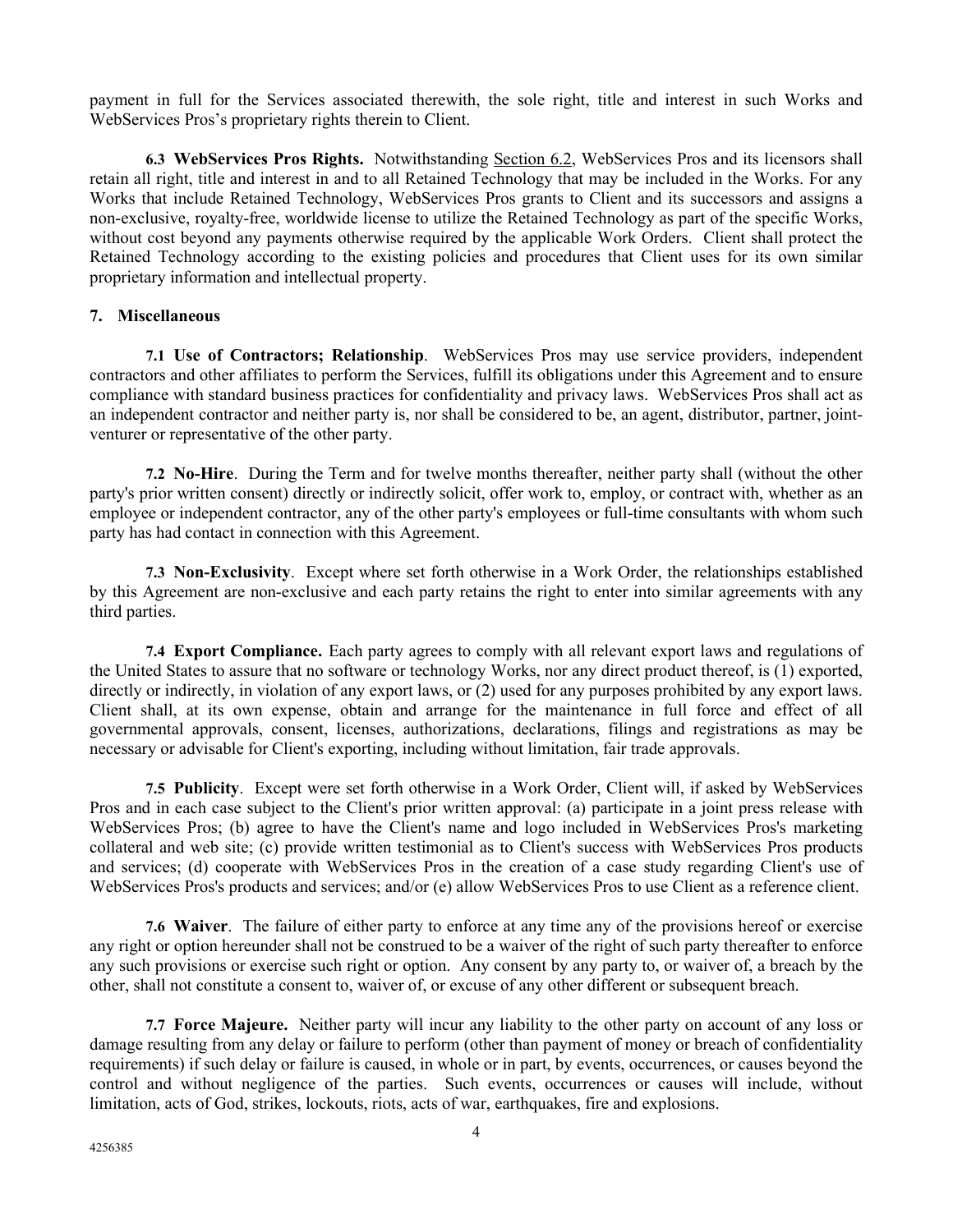**7.8 Entire Agreement; Modification; Severability**. This Agreement (including the Work Orders) contains the entire agreement of the parties with respect to the subject matter hereof and supersedes all previous understandings and agreements, either oral or written, between the parties with respect to said subject matter (except that any separate nondisclosure agreement between the parties shall continue in effect). Neither this Agreement nor any Work Order may be altered, modified, amended, changed, rescinded or discharged in whole or in part, except by written agreement executed by both Client and WebServices Pros. No pre-printed terms or other provisions contained in any purchase order (or similar document such as an order blank or copy instruction) submitted by Client shall in any way serve to modify or add to the terms of this Agreement or the relevant Work Order. If any term, condition, or provision in this Agreement is found to be invalid, unlawful or unenforceable to any extent, then the meaning of said provision shall be construed, to the extent feasible, so as to render the provision enforceable.

**7.9 Counterparts**. This Agreement may be executed in any number of counterparts and by facsimile, each of which and any copies thereof shall be an original and all of which shall constitute together one and the same document.

**7.10Applicable Law**. This Agreement will be interpreted and construed in accordance with the laws of the State of Arizona and the United States of America, excluding that body of law applicable to choice of law. The parties consent to exclusive jurisdiction in the state or federal courts for Maricopa County, Arizona. Each party agrees not to bring any action or proceeding arising out of or relating to this Agreement in any other court.

# **[SIGNATURE PAGE FOLLOWS]**